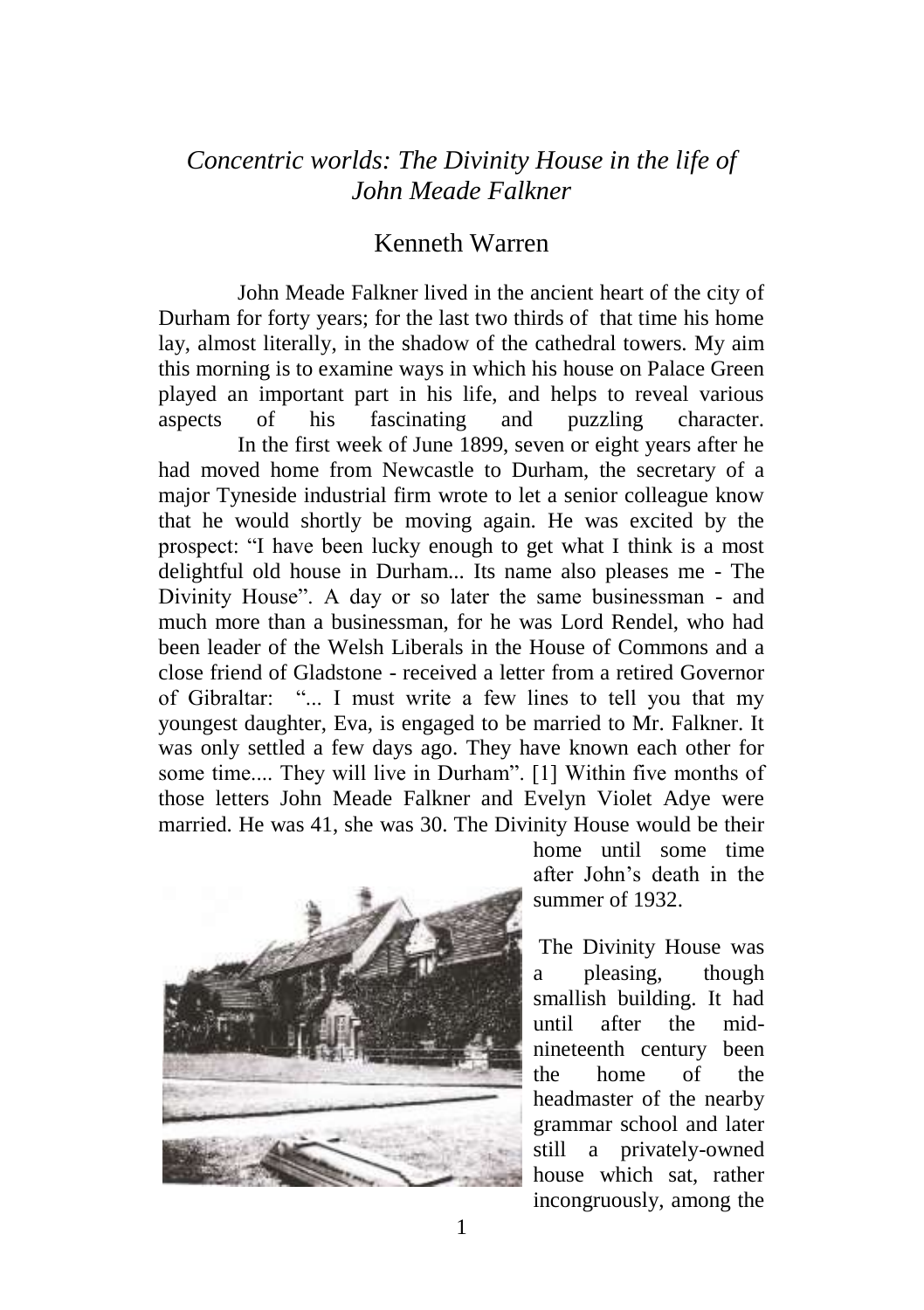more impressive, public buildings which surrounded Palace Green. Its main distinction was its position -on what Falkner once described as the 'acropolis' of the city of Durham, then a place of only 15,000 people. This was the 'home base' from which Falkner travelled daily for work, regularly to meetings and occasionally on longer foreign journeys. In retirement it would be the starting point for holidays. Here, too, he and Evelyn mixed with, and entertained, the social and intellectual élite of Durham church and university life. In short, it functioned as the centre of the various and often sharply contrasting concentric worlds within which John Meade Falkner operated.

Almost fifty years after his death, when I began to research Falkner's life, there still survived a few people who had known him when he lived in Durham. I was fortunate to meet some of them and I corresponded with others. Among the latter was the Rev. R. Kilby Roper, who wrote to me from Italy with his recollections of Falkner in the mid 1920s. At that time Roper was an assistant in the Dean and Chapter Library. Occasionally he was invited to The Divinity House for what he described as 'bibliographical tea parties'. He could recall their setting 60 years later: "The room was a kind of parlour, with some china and glass about... There was a double stack of 3 foot wide bookshelves, about 7 feet high that might have held some 400 books..." At more or less the same time Edmund Craster was also impressed by the 18th century furniture in the house and particularly by a fine mahogany book case built for George III, which had come from Gloucester Lodge, Weymouth. [2] (Of course, the house held far more books than the 400 or so Roper referred to at the time he was visiting the Falkners' home the Durham University Librarian was spending some of his spare time there preparing a catalogue of the fine library Falkner had built up over many years of discriminating collecting. He needed four or five years to compile a two-volume hand-list). For 20 years after he came to live in The Divinity House, Falkner commuted each



working day by train to Newcastle Central Station and from there to the Elswick works of Armstrong Whitworth

It was a daily trans-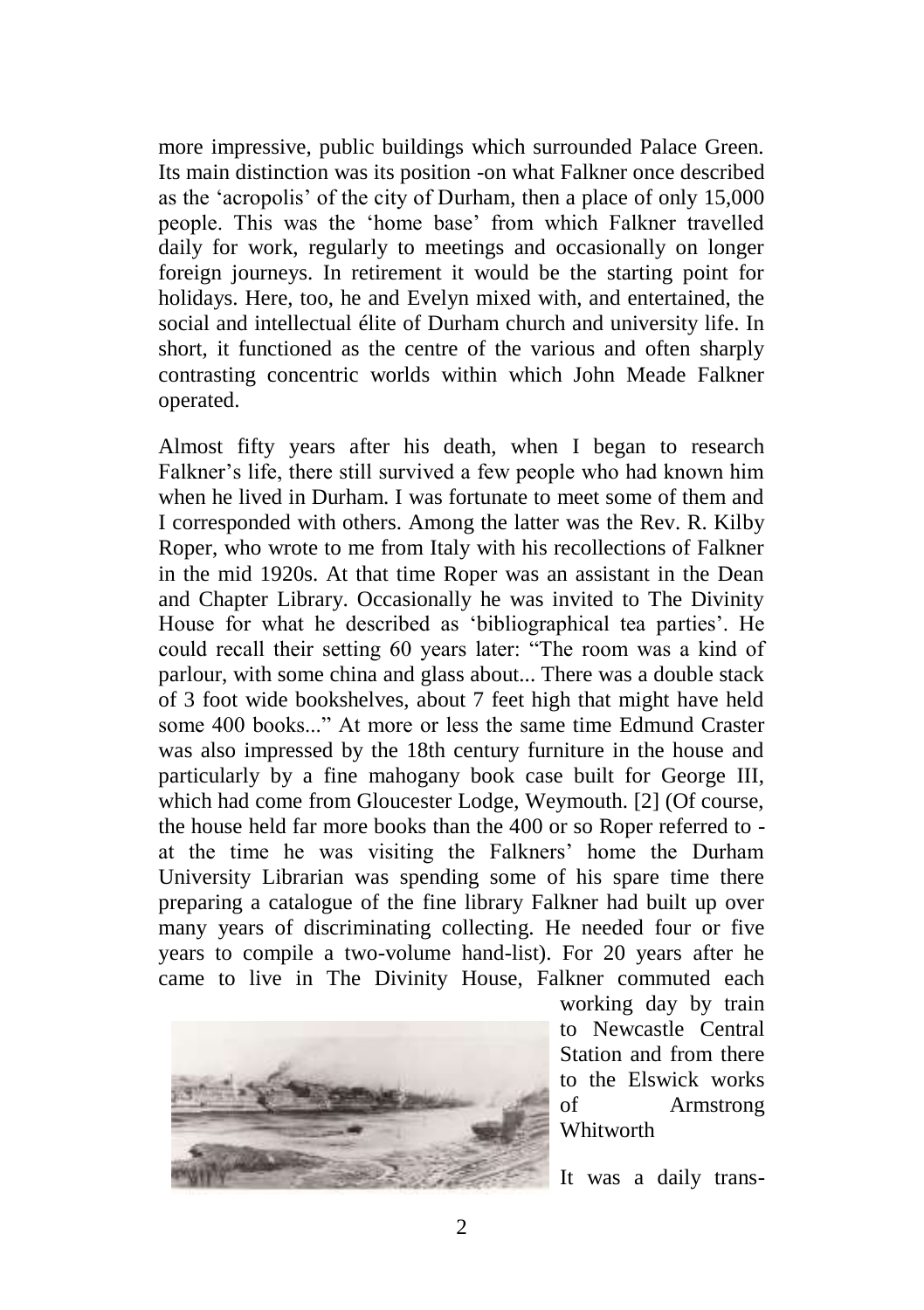lation from tranquility and beauty, and from the pleasing view from his windows of the assorted houses of a small town tumbling down to a placid river, to a very different environment - to the bedlam of a huge, blatantly modern engineering and shipbuilding complex, endlessly noisy, dusty and swathed in smoke. In contrast to Durham, here the scene was fringed with street after street of mean housing stretching down to another, bigger but this time sadly outraged river. Returning home after an exhausting day's work, Falkner might perhaps dine with the Bishop or the Dean, walk around the North Bailey to spend an hour with a friend from the University or, and often not before 9 p.m., resume work on the next page of a novel, write a poem for the Spectator or settle down to read.

 As indicated, over the years Falkner made his home into the centre of a lively social life among the elite of Durham society though it must be acknowledged it is not clear how frequently it played that role. Hensley Henson, first as Dean and from 1920 as Bishop, visited and dined with the Falkners; in turn, he entertained them. Controversial himself, Henson was clearly fascinated, and puzzled, by a man who managed to combine real scholarship and an enthusiasm for the classical and the medieval with work of a completely different kind - perhaps overseeing negotiations for the construction and sale of a battleship to Abdul Hamid or haggling for orders for field guns. Among other friends from the cathedral were its distinguished Dean, James Welldon, and Arnold Culley, the organist. Another institutional occupant of part of Palace Green, the University, also provided him with close, and sometimes life-long, contacts. Its Librarian, Edward Stocks, was a friend, correspondent and helper for over thirty years, and Falkner was a welcome visitor to the Stocks' relatively humble home in Quarry Head. In later years, when he took them to visit Burford, Mrs Stocks painted water colours of the meadows down by the Windrush. Another Durham friend had a part in both church and university, for Alfred Guillaume was Professor of Hebrew and Oriental Languages and also Rector of St. Mary le Bow. Evenings on which Falkner visited Guillaume's home at 27, North Bailey sometimes became very jovial. One of Guillaume's daughters told me half a century later how, after he had placed his hat on the piano, he would sit talking to her parents, while the children lying quietly in bed, listened to peels of laughter from downstairs. Anthea Radice (née Guillaume) also remembered how differently Falkner and his wife reacted when in the company of ecclesiastical or academic Durham; he was at ease among his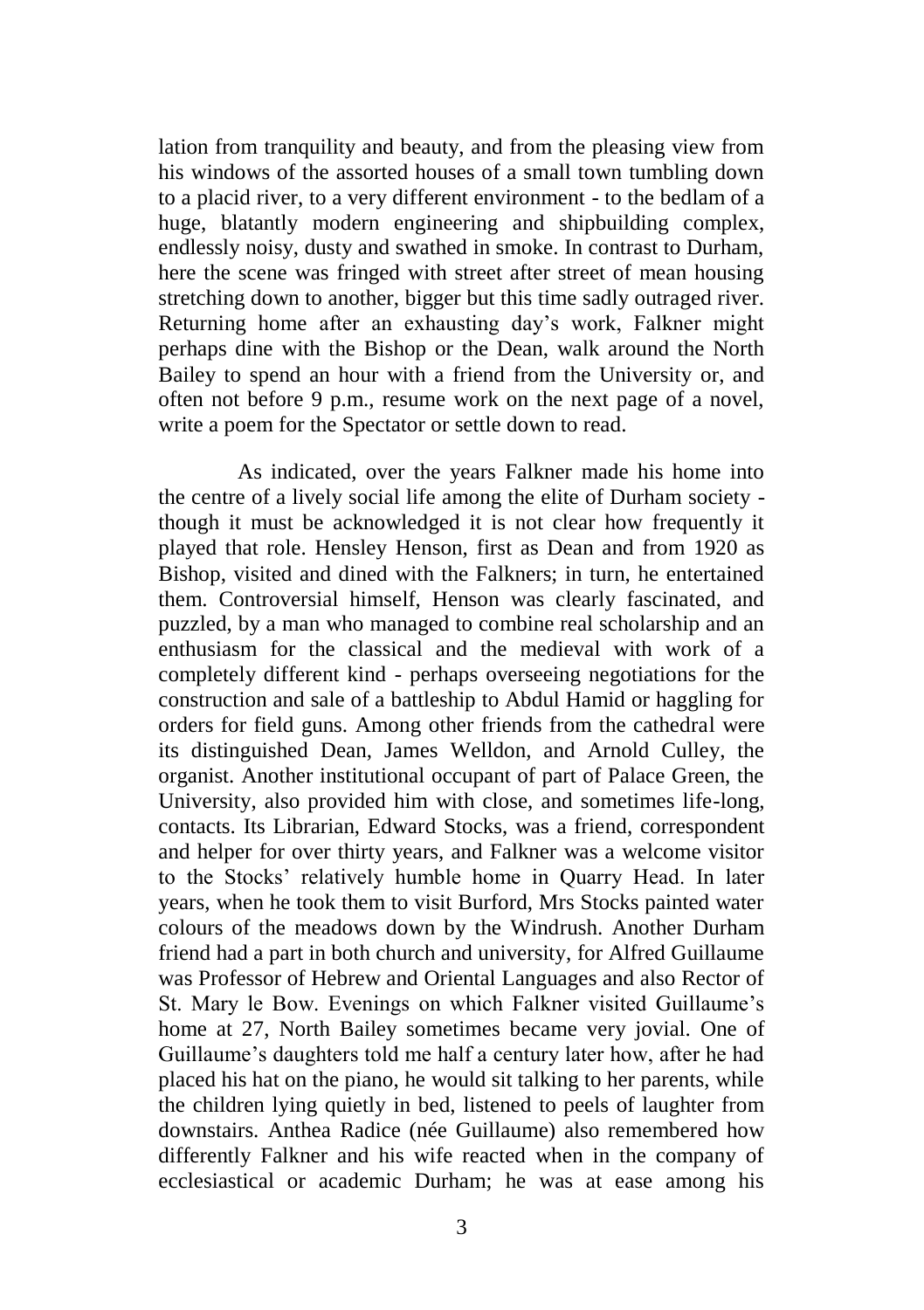intellectual equals, Evelyn was overawed. As Anthea put it: "The conventions and correctness mattered so much to her - but he could sail over the lot!" [3] It was a mark of his broad perspective and inherent generosity of spirit that, in addition to entertaining leading members of church and university, Falkner also sometimes welcomed much humbler members of Durham society to his home. As well as people like Kilby Roper, this extended to include boys from the choir school. They in turn were mightily impressed by a man who could apparently combine a keen interest in their involvement in cathedral services or their sports on Potters Bank with his own eminent - and to them rather mysterious - role in helping maintain the military power of Great Britain, a nation they

had been taught to believe still ruled the waves.

Innumerable journeys for work or pleasure took the owner of The Divinity House further from the comfortable, congenial, quietly civilised Durham society of which he



gradually became an integral part. From the railway station less than a mile away from his home he frequently travelled to company meetings in Manchester and London, or for holidays - often to Somerset, Berkshire or Dorset - or perhaps to visit family and friends. For years Oxford was a regular and favourite destination from which he would go on by rail and 'bus to Burford. In turn, many friends came north to enjoy the Falkners' hospitality in Durham. Their visitors in the summer of 1902 included the 70 yearold William Cass, vicar of Burford, and Mrs Cass who spent a week with them. Among many others, they later entertained the Secretary of the British Museum, Arundell Esdaile - 'that strange man', as Falkner once described him. There was Falconer Madan from the Bodleian Library, and Edmund Craster, then an under-librarian and also at the Bodleian, who sometimes stayed over at The Divinity House on his way home to Northumberland. During the Great War Falkner met and soon became a friend of Christopher Wordsworth, canon of Salisbury cathedral. He too was invited to Durham, but in this case it seems doubtful whether a visit ever occurred. One of the 1922 guests provided Falkner with an opportunity to reveal his 'Roman' inclinations. As he reported to Wordsworth, Dom Beyssac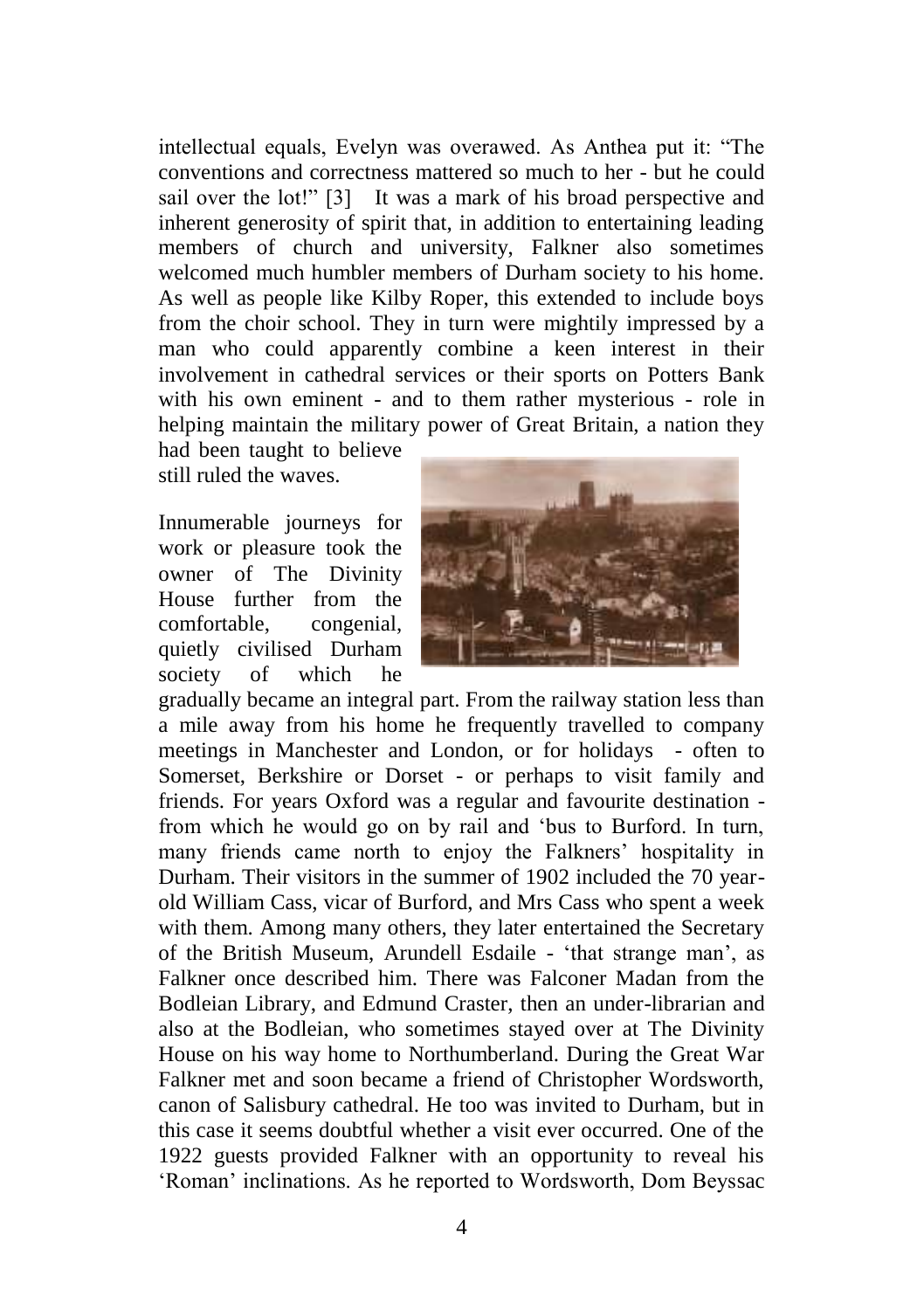"...wore his Benedictine habit, and in the evenings when light began to fail it was (to me) a pleasant sight to watch him walk up and down on the flagged path in front of The Divinity House saying the



Office". [4]

The Divinity House, like the far grander and better known Cragside and, after that, Andrew Noble's home, Jesmond Dene House in Newcastle, played a part in the affairs of Armstrong Whitworth. Stuart Rendel, by this

time owner of the largest financial interest in Armstrongs, spent the night there in 1901, when he came north for a vital board meeting. This helped reshape the company after the death of Lord Armstrong and led to Falkner's election as a director. Rendel seems to have stayed with the Falkner's on other occasions. Some visitors to Elswick opted for this far more congenial Durham setting rather than spending the night somewhere in Newcastle upon Tyne. One instance was an international occasion during World War I. On 7 June 1918, the rapidly ailing American Ambassador to Great Britain, Walter Hines Page, wrote from Sandwich to his son, "Your mother went early on her journey to launch a British battleship". [5] In fact, Mrs Page had travelled to the North East, was that night a guest at The Divinity House, before next day at Elswick officiating at the launch of *HMS Eagle*, one of the

Royal Navy's first aircraft carriers.

 For more than 20 years involvement in Armstrong business meant that Falkner was frequently away from home for considerable lengths of time. Sometimes he was in distant places, occasionally under difficult circumstances. A year before his marriage he had visited Essen to negotiate the rights for Armstrongs to



use the Krupp processes for making armour; in later years he represented the firm at the Paris meetings of the armour plate syndicate - an international cartel designed to keep all producers in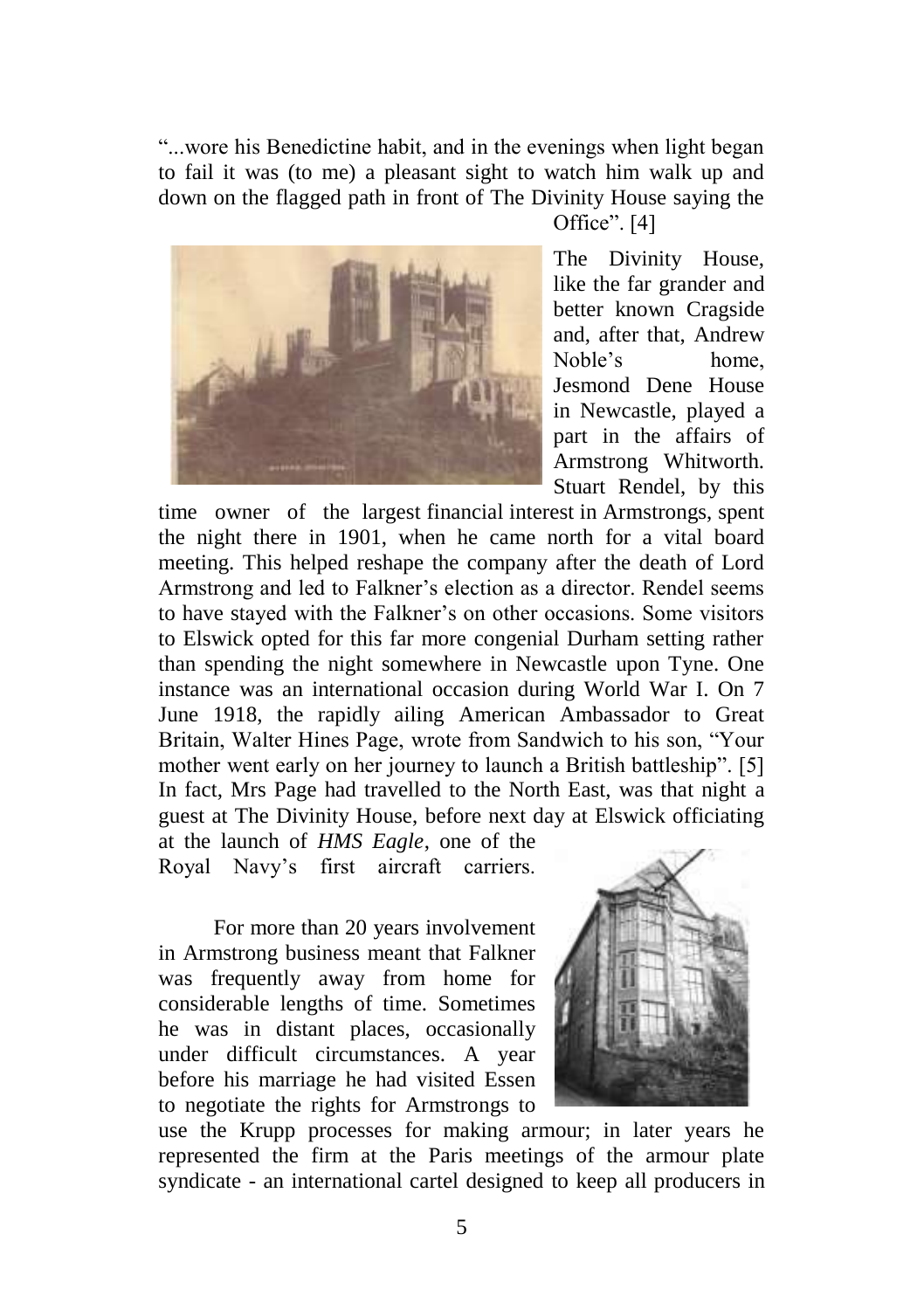business and maintain high prices for their product. Some members of his small, close Durham circle might well have been puzzled to find that on such occasions their quiet, learned friend was closely associated with men of the character, personality and value systems represent by men of the stamp of Albert Vickers, the Schneiders, Basil Zaharoff or Charlie Schwab. Over the years Falkner made innumerable visits to Italy, which contained Armstrongs' only important overseas operations. Characteristically, on these trips he usually managed to mix pleasure with business. In this way he spent many days working in the Vatican Library, where he was said to have filled over 40 notebooks with notes - all in Latin. (But were his own reports about how he spent his time always to be relied on?) C. L. Graves once recalled he had received a letter from Falkner who was then in Florence. In it he mentioned he was visiting the city for the 49th time! [6] He managed an occasional excursion to the gardens of the Villa d'Este. On a number of occasions before 1914 he took the long rail journey to Constantinople, there to compete with a good deal of success with other leading armament makers for orders to supply guns and warships to a tottering Ottoman Empire. Even during the war he made at least two working visits to the continent. On one of them, in the first quarter of 1917, he was again in Italy, but he found that it was now very different from the land of history, romance and classical delights that he enjoyed so much in peacetime. Italian armies were in serious straits; the time he spent there he described as "six difficult and exacting weeks". [7]

Usually when John went overseas on business, Evelyn stayed in Durham, but they did travel together in the summer of 1906 when he made a sales trip of more than usual significance. Armstrongs had been invited to negotiate to supply up to three battleships to Brazil. There was a successful outcome to his meetings there, but the longer-term consequences were less satisfactory. 'Minas Geraes', the first of the warships to be built, was launched at Elswick in September 1908 and delivered at the beginning of 1910. It arrived in Rio de Janeiro in April, and by November its crew had mutinied, killed the captain and fired on Rio. The second battleship, the 'Rio de Janeiro', was laid down at the same time as the 'Minas Geraes' but was much modified as building continued. In 1912 it was rendered relatively ineffective when that year Chile ordered two battleships with bigger guns - also from Armstrongs. In 1913 the 'Rio de Janeiro' was sold to Turkey and renamed 'Sultan Osman I', but in August 1914 the Great War began as it was preparing to leave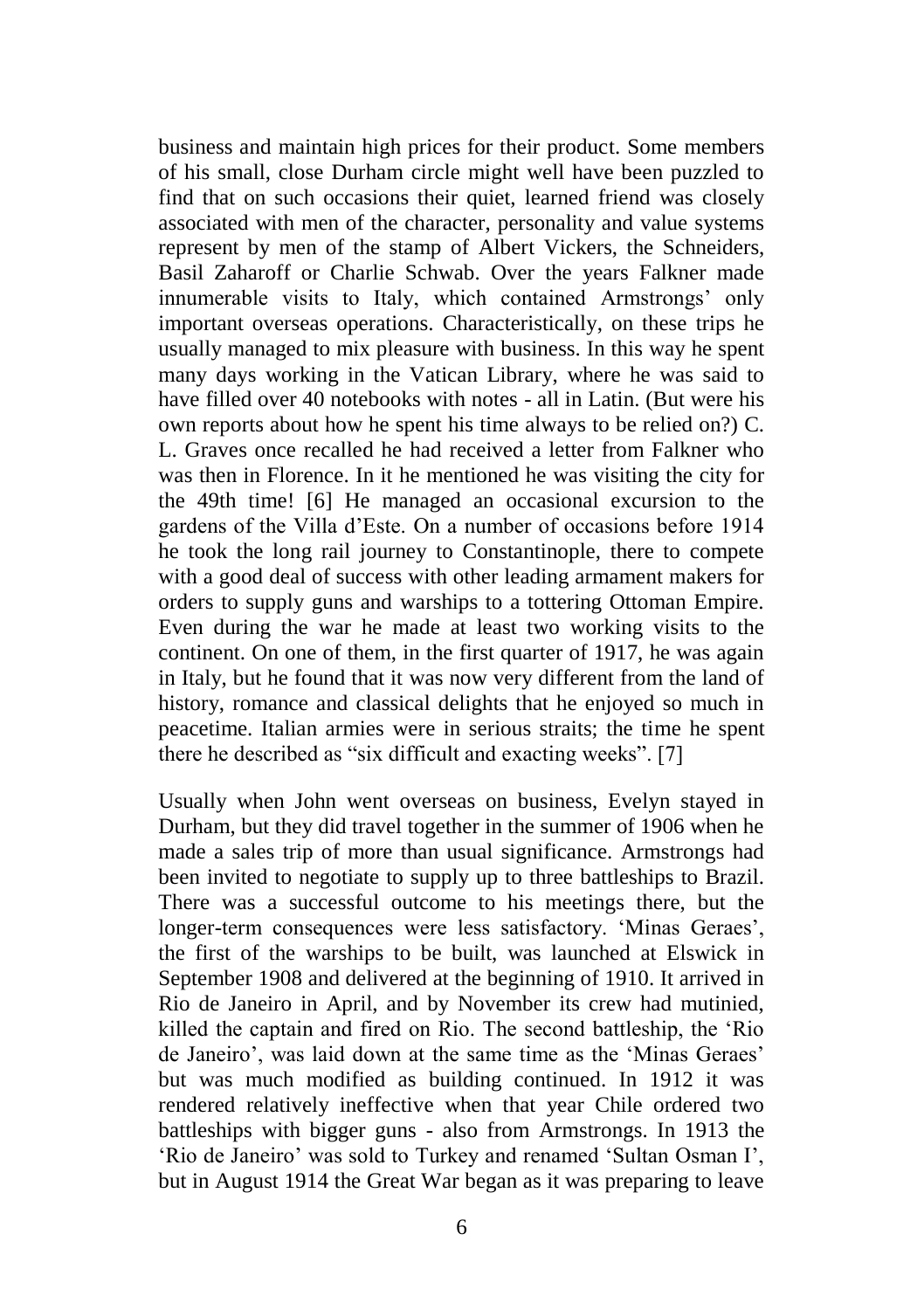the Tyne. It was seized by the Admiralty and, after being renamed 'HMS Agincourt', joined the Grand Fleet. This confiscation was followed by a transfer to Turkey of the German warships 'Goeben' and 'Breslau', an event which played a part in bringing the Ottoman Empire into the war on the side of the Central Powers. In this sense at least, Falkner's 1906 visit to Rio de Janeiro can be seen to have been an early move in a complex sequence of events which led through to the horrors of Gallipoli and of the long drawn out Mesopotamian campaigns.

In mid November 1920 Falkner resigned the chairmanship of Armstrong Whitworth, which he had held for just a month under five years - though he had been effective head for a year or so longer



than that. Now partly retired, he took up new interests in Durham itself in the university as 'Reader in Paleography' - a nominal post - and as Honorary Librarian to the Dean and Chapter. There was time

to attend afternoon services, and, dressed with appropriate formality, he would walk across the 'graveyard' to the cathedral and, carrying a pile of musical scores, make his way to his place in the choir. Henson summed up his

connection with the life and worship of the cathedral in a diary entry made in the week of his death: "His fondness for music, deep knowledge of architecture, and real concern for religious matters led him to attend the services of the cathedral assiduously, but he never received Holy Communion... I once challenged him on the subject of his absence from Communion, and asked him whether, in his heart, he was a Papist. He explained the first by confessing opinions which were rather pantheist than orthodox, and the last he flatly denied." [8]

Although more time was now spent in Durham, for a number of years in the early 1920s Falkner retained his place on the Armstrong board, and for a short time also continued to travel on company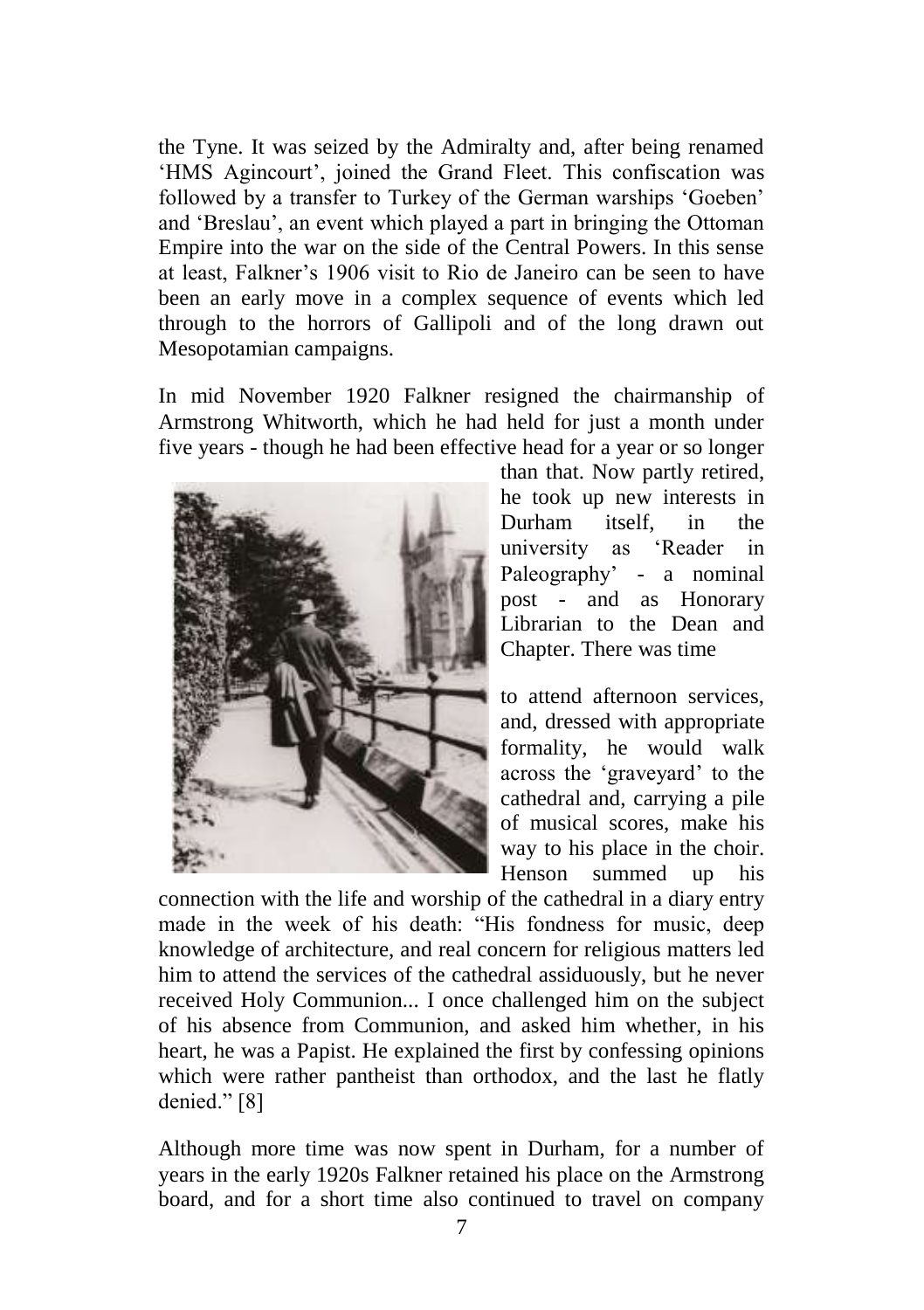business. Immediately after his resignation as chairman he reported on their Italian operations and in late 1923 he visited Spain in company with Charles Ellis of John Brown's. Until the autumn of 1925 he regularly attended board meetings. During the summer of 1926, having now resigned his directorship, he made occasional visits to Elswick to go through and destroy "great hoards of my own letters". After this, apart from two local and not too exacting business commitments -on the boards of the Newcastle and Gateshead Water companies - journeys to and from The Divinity House could at last be made to satisfy his own wishes. Until 1929 he and Evelyn continued to visit Italy - where he welcomed the greater order and discipline Mussolini seemed to be achieving - but gradually rail journeys within England came to dominate their travels. From the early autumn of 1931 to June 1932, just after his 74th birthday, they were in the south of England, first on holiday in Bath, then during his long illness in Ventnor and after that he recuperated in Weymouth. In the first part of June they returned to The Divinity House. On 30th., after calling to see them, Henson recorded: "Meade Falkner... is a complete wreck and has a moribund aspect and manner". Three weeks later he was dead.

Over the next few days warm appreciations of his richly talented character were expressed in Durham cathedral, in Burford Parish Church and in press obituaries. Naturally, as with those assessments, the main interest of this Society is in his literary work and endlessly fascinating cultural life. But I for one can never forget that the main source of the wealth he had lavished for so many years on The Divinity House, its great collection of books and other fine contents, was the manufacture and sales of the means of mass destruction. For almost a third of a century this attractive house, almost in the shadow of the towers of Durham cathedral, incomparably placed above the river Wear, had been the home for one who was in turn a secretary, director, leading salesman and eventually chairman of one of the world's leading armaments firms. As Hensley Henson rather cautiously expressed it in his diary entry: "The association of a man of his character, gifts and interests with the position of chairman of a great armaments firm was startling". [9] It was in fact not only incongruous but a standing challenge to any claim to really 'understand' John Meade Falkner. The sophisticated techniques of destruction and slaughter had provided the commercial underpinning of all his intellectual activities, and for his friendships with the leaders of church and university. Falkner's mortal remains were taken from The Divinity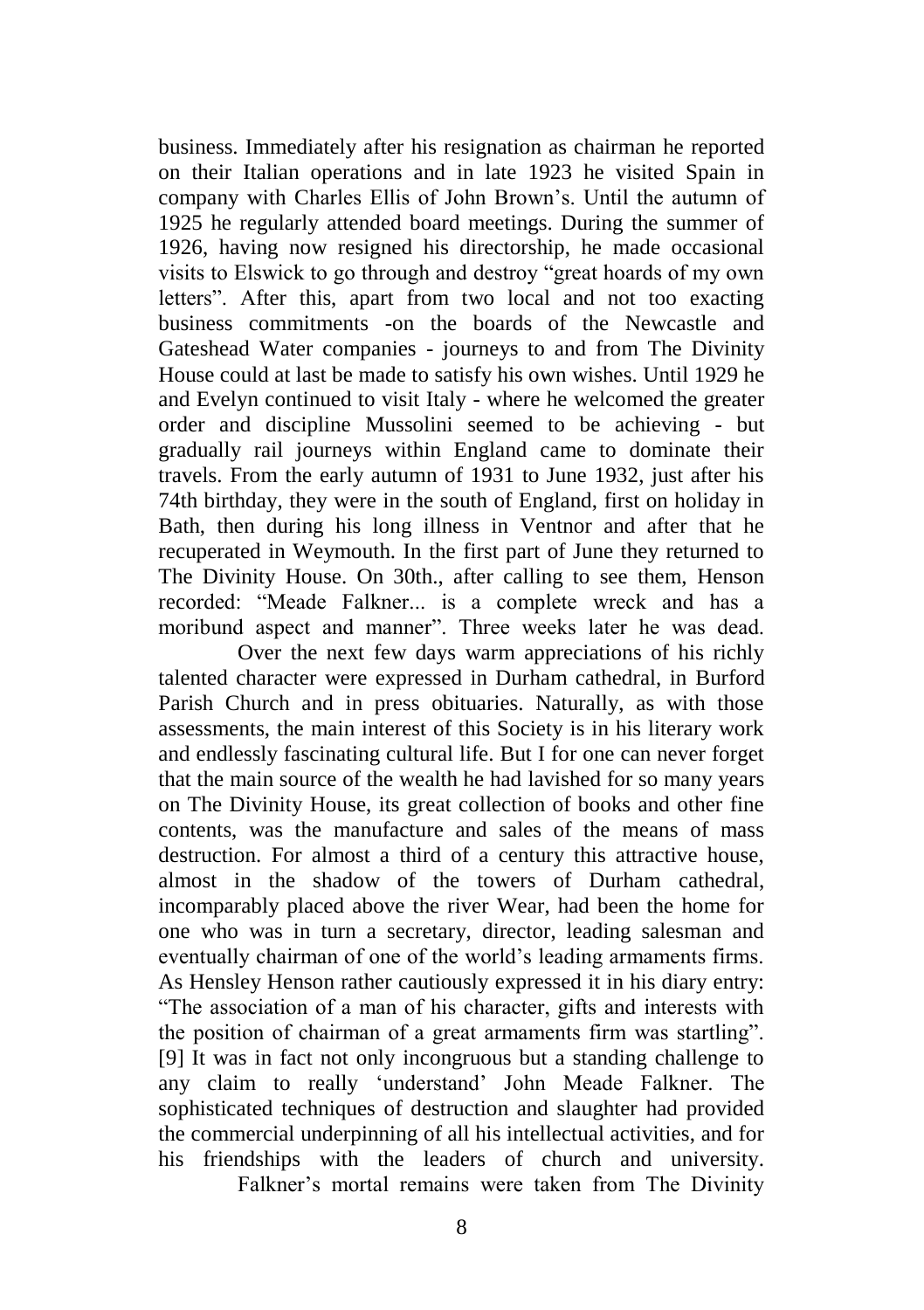House on Tuesday, 26th July to Darlington crematorium. From there his ashes were carried for interment in Burford churchyard. His will directed that The Divinity House should be sold, and Evelyn moved to London. Throughout their marriage she seems to have remained quiet, unobtrusive and, in both appearance and demeanour, an almost mouse-like partner. In the whole vast wealth of her husband's correspondence, she received scarcely more than a rare, almost incidental, mention. But, even so, their former home and her own recollections revealed something of her real love for the multi-



talented

endlessly puzzling and probably often quite infuriating man with whom she had shared her life. One piece of evidence points to simple devotion. Inside the cover of the Bodleian Library copy of Falkner's poems is a letter sent by Evelyn in July 1933 to Falconer Madan, thanking him for his help in getting them ready for publication. She referred to the long years they had spent in The Divinity

House and to his comings and goings, and then added: "It will be precisely a year this week since he died. I find it impossible to believe that he is not merely away for a short time - just as in earlier years I used to feel when his business took him to Athens, Constantinople and elsewhere. I hope I may never lose this feeling of as very short separation." [10]

 The only other clue I have to Evelyn's love for him is one that I find touching in its simplicity. It came to me in a letter written in her old age by Helen Stocks, daughter of the Durham University